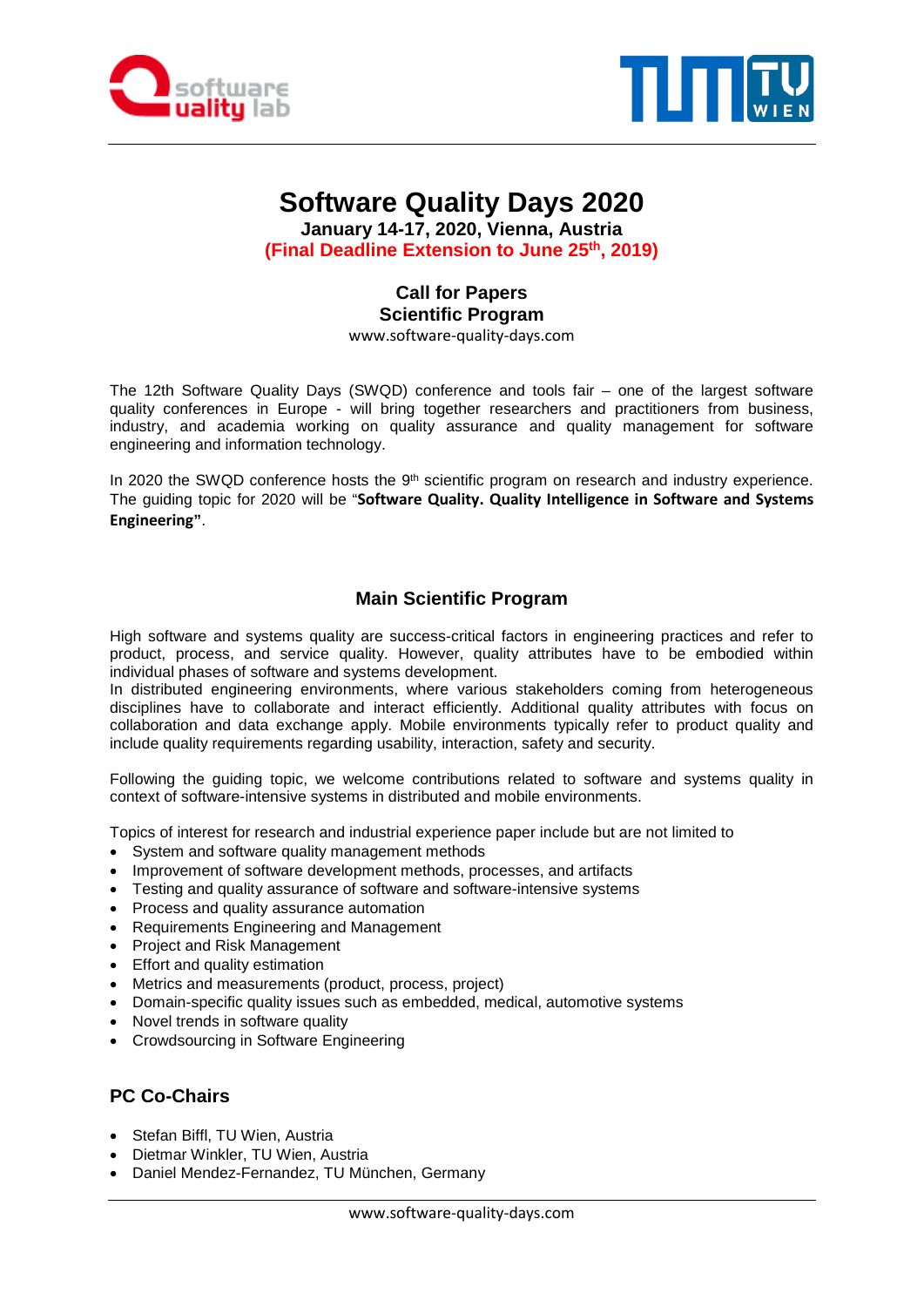



## **Special Session on Industrial Security (InduSec)**

**Special Session Chair** Edgar Weippl, SBA Research, Austria

With the ongoing automation of large parts of the industry, especially considering the Industry 4.0 paradigm, many environments that were sealed in the past become accessible for attackers. During the last years, a multitude of different attacks targeting industrial environments or large IoT networks has been devised, still, even more attacks are expected for the future. From the attacker perspective, especially the potential to inflict damage in the offline world makes these attacks a game changer in professional cyber crime, as well as even cyber warfare. With new systems introduced to the internet every day, the attack surface is constantly expanding, while many issues, like un-patchable legacy systems, are not solved. The Special Session on Industrial Security focuses on bringing together researchers from all over the world to share their experience and present recent results. A list of topics of interest can be found below, still, we are open for any other topics relating to attacking or securing industrial environments.

Possible topics include (but are not limited to):

- Secure sensor communication
- Industrial Security
- Securing legacy systems
- Monitoring industrial networks
- Intrusion detection in industrial networks
- Securing legacy protocols
- Securing industrial interfaces
- Security in Production System Engineering
- Securing the Production System Engineering (PSE) Process
- Opportunistic networks
- Low-energy protocols
- APTs against industrial environments
- Securing industrial communication
- Security in HAS/BAS (home/building automation)
- Securing communication in transportation systems (cars, trains, ships)
- AutomationML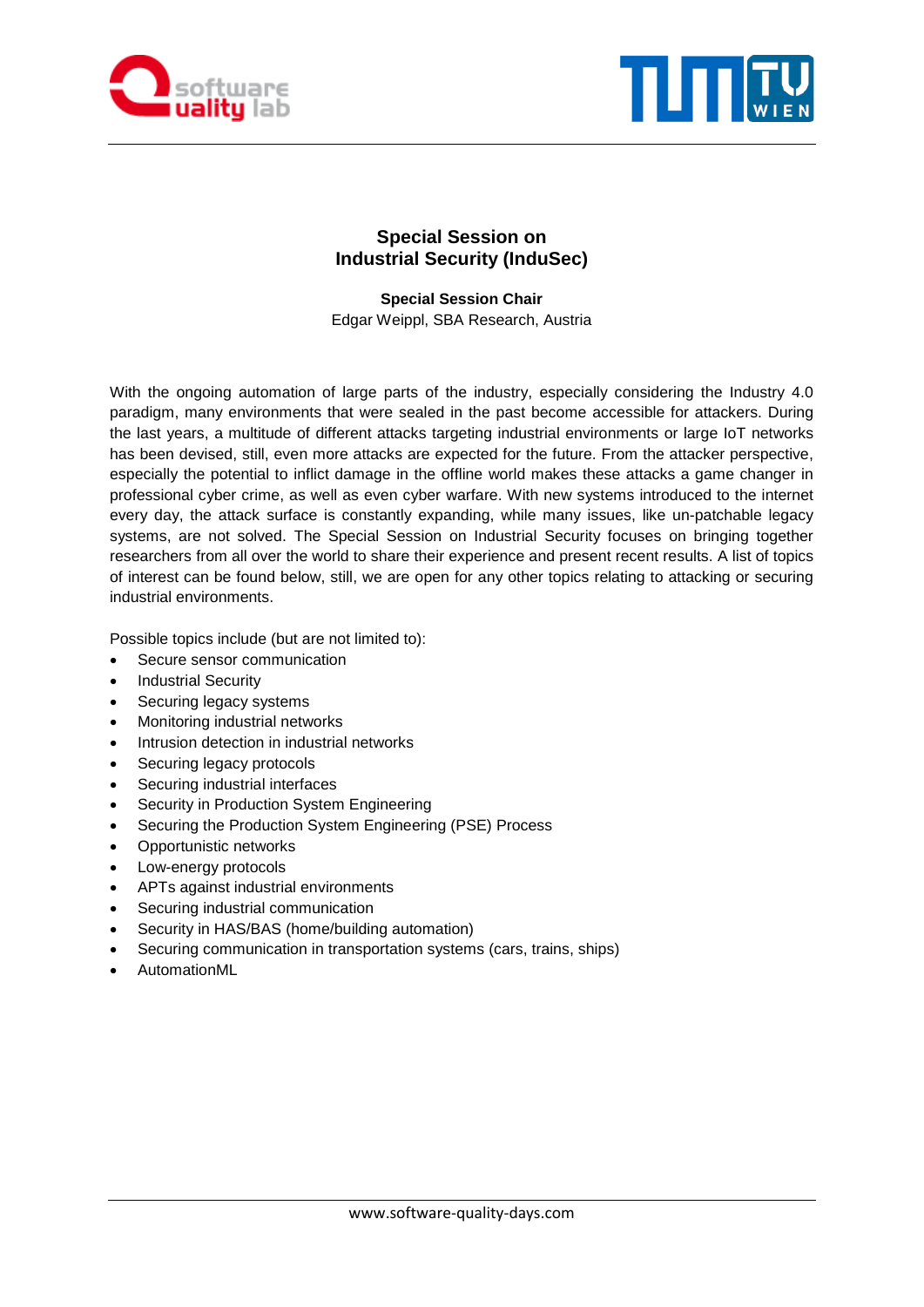



## **Special Session on Testing the Internet of Things (T-IoT)**

#### **Special Session Chair**

Ina Schieferdecker, Fraunhofer Institute for Open Communication Systems FOKUS, Germany

The objective of the Testing the Internet of Things track (T-IoT) is to establish a fruitful and meaningful dialog among systems practitioners and with systems engineering researchers in embedded systems (ES), cyber-physical systems (CPS), and the Internet of Things (IoT) on the challenges, obstacles, results (both good and bad), and lessons learned associated with the massive deployment of Internet of Things solutions in various safety- and security-critical environments. The T-IoT presentations will provide accounts of the application of testing and test engineering practices (which may be principles, techniques, tools, methods, processes, testing techniques etc.) to a specific domain or to the development of a significant IoT system. In particular, we are interested in new methods, experiences, best practices, etc. on how to assure the quality, safety, security, reliability, resilience and trustworthiness of IoT systems during development, for certification and deployment, and in operation and maintenance. We would like the T-IoT presentations to be of interest to system development professionals as well as to quality groups for such software-based systems.

Possible topics include (but are not limited to):

- Risk-oriented testing, security testing, performance testing, scalability testing for IoT devices and solutions
- Quality assurance and certification for IoT devices and solutions
- Simulation and testing of large-scale IoT deployments
- IoT test platforms and tools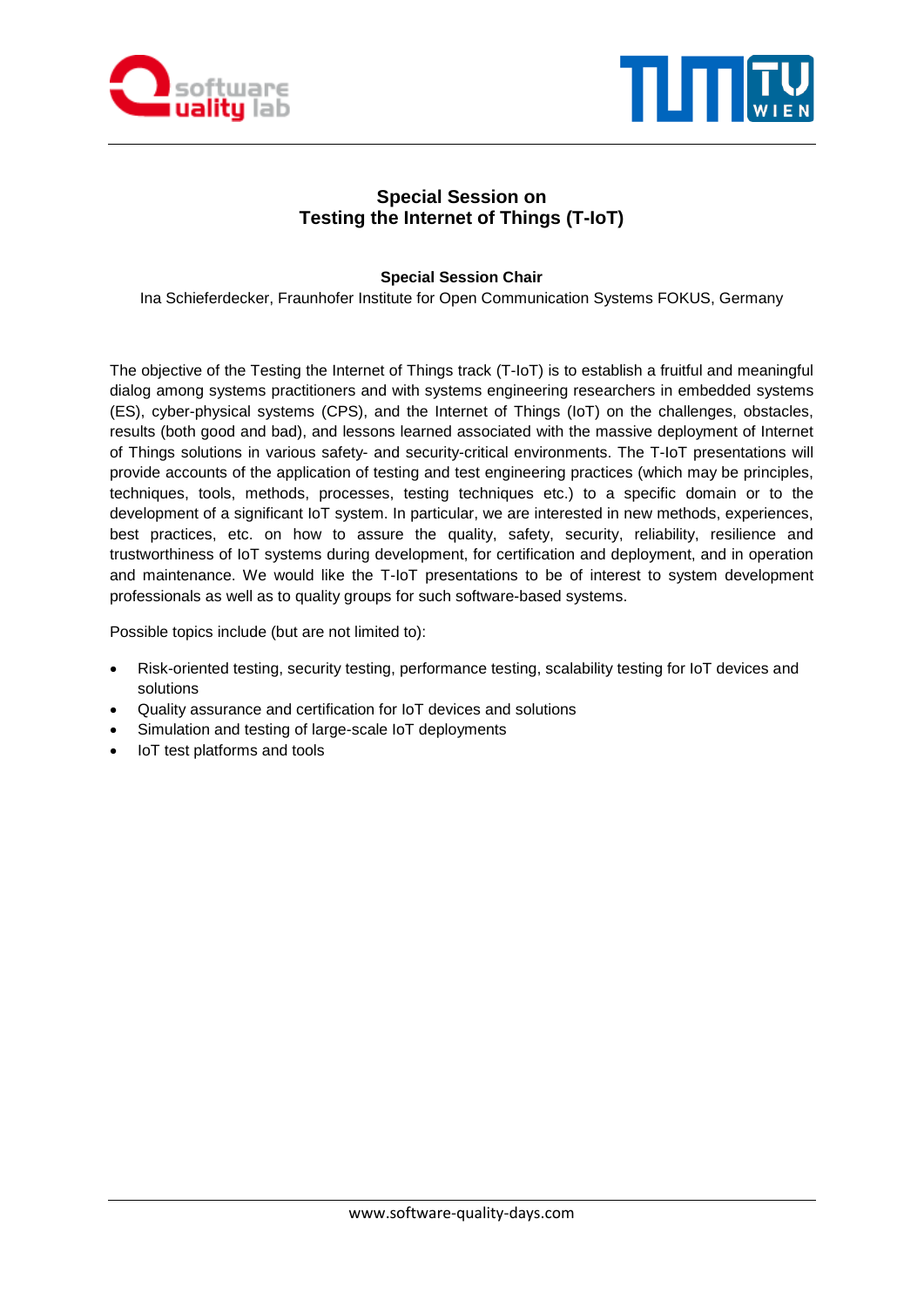



#### **Common Paper submission information**

The **scientific program of SWQD 2020** accepts two categories of conference submissions**.** In both categories, papers with practical relevance and already conducted practical evaluation will be preferred.

- **Technical Research Papers** should describe innovative research in software quality concepts, standards, processes, methods, or tools. They should describe a novel contribution to the field or significantly improve existing solutions. The proposed solution technique or its application to this kind of problem must be novel and sound. The author(s) must provide (empirical) validation of the proposed solution, for example, a proof-of-concept and sound arguments that the solution technique will scale to real-world-sized problems. Results must be stated clearly so that the author(s) or others can further validate them in later research. A technical solution paper should also be clear about its contributions with respect to related work by others and to previous work by the author(s).
- **Industrial Experience Papers** should describe a significant experience in applying software quality technology in a real-world context and should carefully identify and discuss important lessons learned so that other researchers and/or practitioners can benefit from the experience. The author(s) should provide (empirical) evidence supporting the experience and derived conclusions.

The SWQD 2020 conference will provide **best paper awards** in both categories, i.e., technical research papers and industrial experience papers.

#### **Publication of Papers with Springer LNBIP (requested)**

The scientific program papers will be rigorously peer-reviewed for publication in the well known research publication series Springer LNBIP.

- **Full papers** should be 15-20 pages (in Springer LNBIP proceedings format) and include an abstract of up to 150 words.
- **Short Papers** should be 8-12 pages (in Springer [LNBIP](http://www.springer.com/series/7911) proceedings format see the **LNBIP** [Website](http://www.springer.com/series/7911) for author instructions).

#### **The language of the scientific program is English.**

Papers must contain original unpublished work, describe significant novel contributions, and provide evidence on the validation of results. Reports on industrial applications are particularly welcome. Papers must not have been previously published or submitted for review elsewhere.

All scientific program contributions will be reviewed by the international Program Committee on their scientific merit and relevance to the conference topics and may be accepted as regular or short papers. Accepted papers will be included in the proceedings, published by Springer LNBIP (abstracted/-indexed in ISI Proceedings, DBLP, EI and Scopus), and the Springer Digital library.

If accepted, papers must be presented at the Software Quality Days 2020 Conference by the author or one of the co-authors in person. Please note that we cannot accept remote presentations. The first presenting author **can participate free of charge** at the two conference days. **Additional authors/presenters can participate at discounted partner fee.**